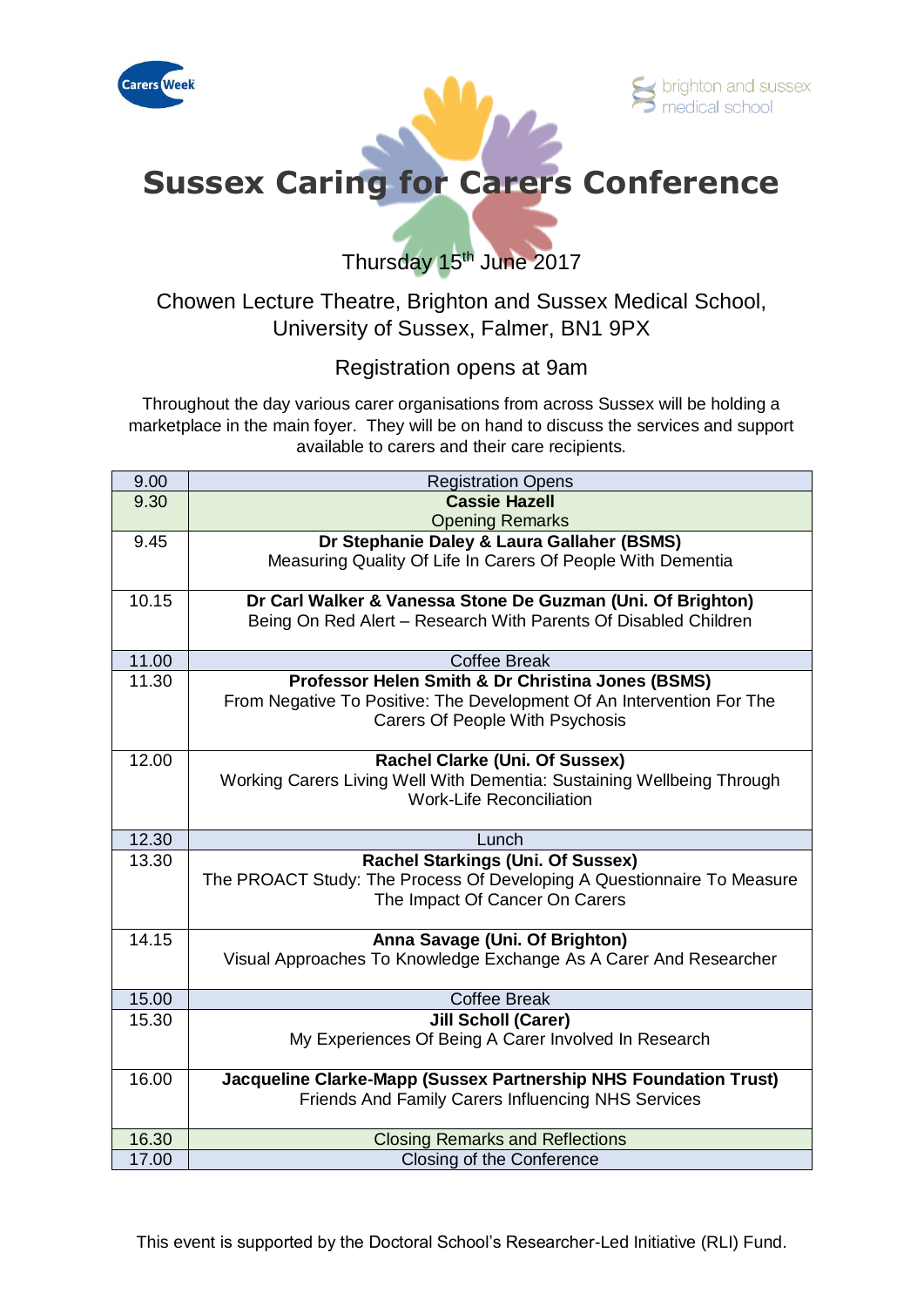



# **Conference Abstracts**

Below each presenter has provide a brief summary of their presentation, and details of how you can contact them if you would like more information.

# **Dr Stephanie Daley & Laura Gallaher**

Measuring Quality of Life in Carers of People with Dementia

The C-DEMQOL study is funded by the Alzheimer's Society, and its main objective is to develop a condition specific questionnaire of quality of life for carers of people with dementia. This has involved interviewing a range of carers in order to identify the factors which influence quality of life for this group of carers. We have been field-testing the new questionnaire with carers in Sussex and North London, and will be looking for more carers to be involved in the field-testing later this year. For more information, please contact Laura Gallaher (l.gallaher@bsms.ac.uk) or 01273 873206

**Dr Carl Walker & Vanessa Stone De Guzman (Uni. Of Brighton)** Being On Red Alert – Research With Parents Of Disabled Children

This talk will explore research with parents of disabled children – specifically, how researchers have interpreted the lives of parent-carers through different lenses over the last fifty years or so, and consider whether it is time to move things on. The researchers will report on a number of studies they have completed for Brighton-based disabled children's charity Amaze. These projects used multiple approaches, including in-depth interviews and film-making, to help parents not only describe their experiences but also to communicate them to people like clinicians and therapists. Through these empirical projects we explore the crucial care work of parent-carer led voluntary sector organisations and peer-support groups in the city. For more information, please contact either Dr Carl Walker (C.J.Walker@brighton.ac.uk) or Vanessa Stone De Guzman (V.StoneDeGuzman@brighton.ac.uk).

# **Professor Helen Smith & Dr Christina Jones (BSMS)**

From Negative To Positive: The Development Of An Intervention For The Carers Of People With Psychosis

Carers of people with psychosis are themselves at an increased risk of developing mental and physical health difficulties. It is important that carers receive support that can fit around their caring responsibilities to reduce this risk. This programme of research has explored whether writing therapies are both helpful and accessible for carers of people with psychosis. This research began by looking at the effect of a writing therapy called Written Emotional Disclosure – which asks people to write about a past trauma or distressing experience. In light of our own learning, and that of the wider research community, we have since began a research study exploring the effects of a different writing therapy called Positive Written Disclosure – which encourages people to write about positive life experiences. This talk will describe our research journey, how carers have shaped this journey, and our present research study. For more information, please contact Cassie Hazell (C.Hazell@bsms.ac.uk).

**Rachel Clarke (Supervised by Professor Jenny Rusted and Dr Lisa Chen) (Uni. Or Sussex)**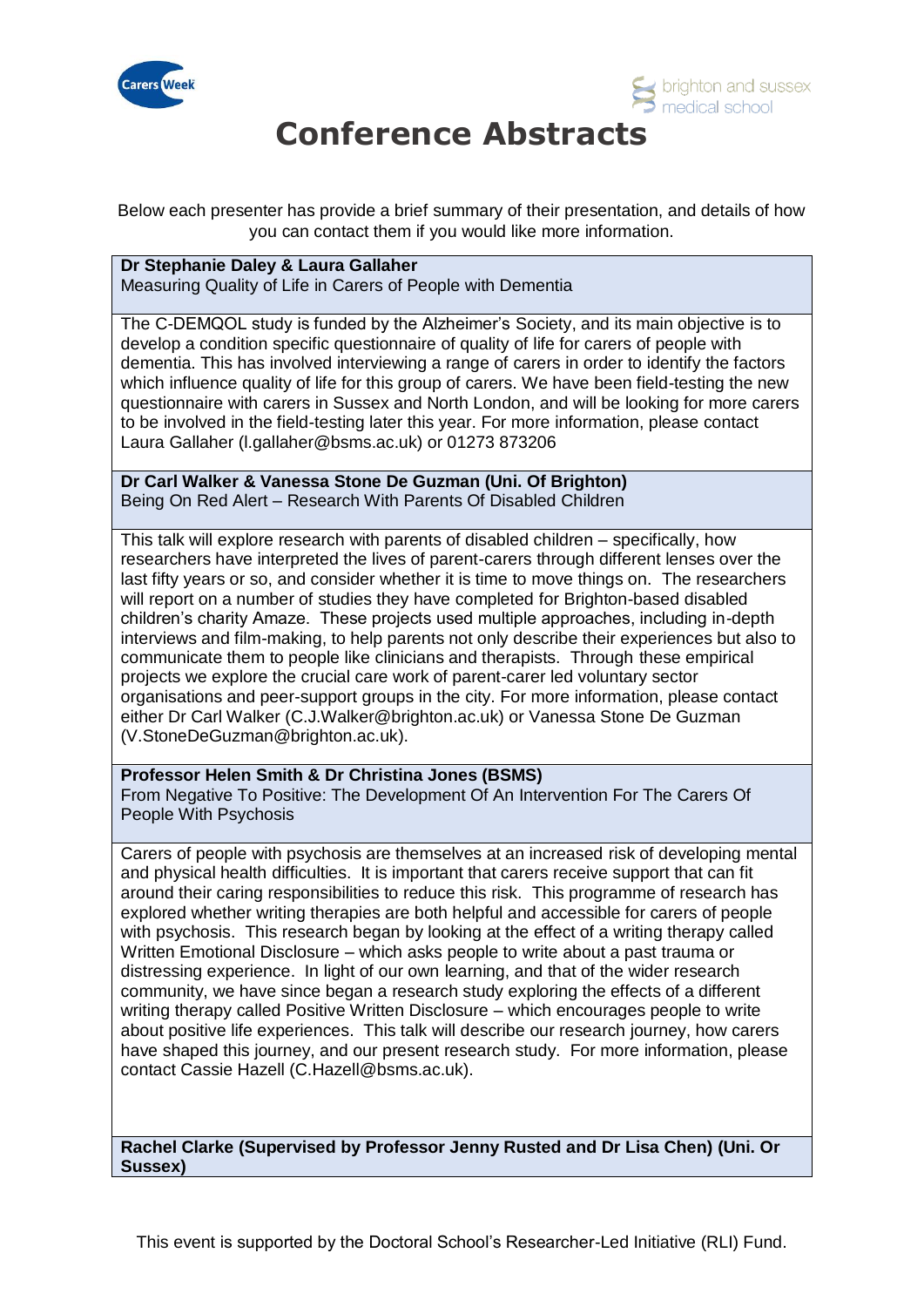



Working carers living well with dementia: Sustaining wellbeing through work-life reconciliation

This study is looking at how wellbeing is sustained through the reconciliation of work and life. It is linked to the national Living Well with Dementia (IDEAL) study and is funded by the Economic and Social Research Council (ESRC). Using structured and semi-structured interviews, this research study aims to understand how working dementia carers achieve the balance between work and care. The main focus of this presentation, will be on the specific artefacts selected by carers to represent the work and life balance. For more information, please contact Rachel Clarke (rc362@sussex.ac.uk)

#### **Rachel Starkings (Uni. Of Sussex)**

The PROACT study: The process of developing a questionnaire to measure the impact of cancer on carers

This research is part of the Sussex Health Outcomes Research & Education in Cancer (SHORE-C) department. The aim of this study is to develop two scales; one measuring patient quality of survival and one measuring impact for informal caregivers. Both scales aim to measure the broader life impacts of cancer and cancer treatment such as impact on roles and responsibilities, in employment and within the family. For more information, please contact Rachel Starkings (R.M.L.Starkings@sussex.ac.uk)

#### **Anna Savage**

Visual approaches to Knowledge Exchange as a Carer and Researcher

Anna is currently studying for her PhD. She has completed a number of research studies that combine art and her role as a carer. Her research project "From Love's Stable Bow" started with the question "How can we use the process of animation and storytelling to support a sense of belonging within a community with a group of parents who have children with learning disabilities?" From the project, she produced a series of short films made by participants including her own film "The Boy Who was Different" [http://www.anna-savage.com/fromlovesstablebow/.](http://www.anna-savage.com/fromlovesstablebow/) In her film "Handle with Care" she experimented with combining film extracts, animation and spoken word poetry to tell a little of my story and hopefully give an insight into the wonderful, challenging and frequently joyous world of caring for a disabled child and being part of a family. [http://www.anna](http://www.anna-savage.com/handle-with-care/)[savage.com/handle-with-care/](http://www.anna-savage.com/handle-with-care/)

# **Jill Scholl (Carer)**

My experiences of being a carer involved in research

Jill has taken part in various research studies and will share her perspective of this experience to the Carers Conference. Jill's oldest son has schizophrenia, the same illness that her mother struggled with, and she also has the EPA for her stepmother who has dementia. She has used her lived experiences to help to train healthcare and social work professionals, and has a particular interest in early intervention, family inclusion and support. She has an interest in co-production; and appreciates the value of research. Jill is passionate about ensuring more studies are selected by carers and their loved ones. She will give an honest account of her experiences of being involved in research – the good, the bad, and the ugly.

**Jacqueline Clarke-Mapp (Sussex Partnership NHS Foundation Trust)** Friends and family carers influencing NHS services

Jacqueline is a carer herself, and also works as the carer lead for Sussex Partnership NHS Foundation Trust. She will discuss the tools and support currently available to carers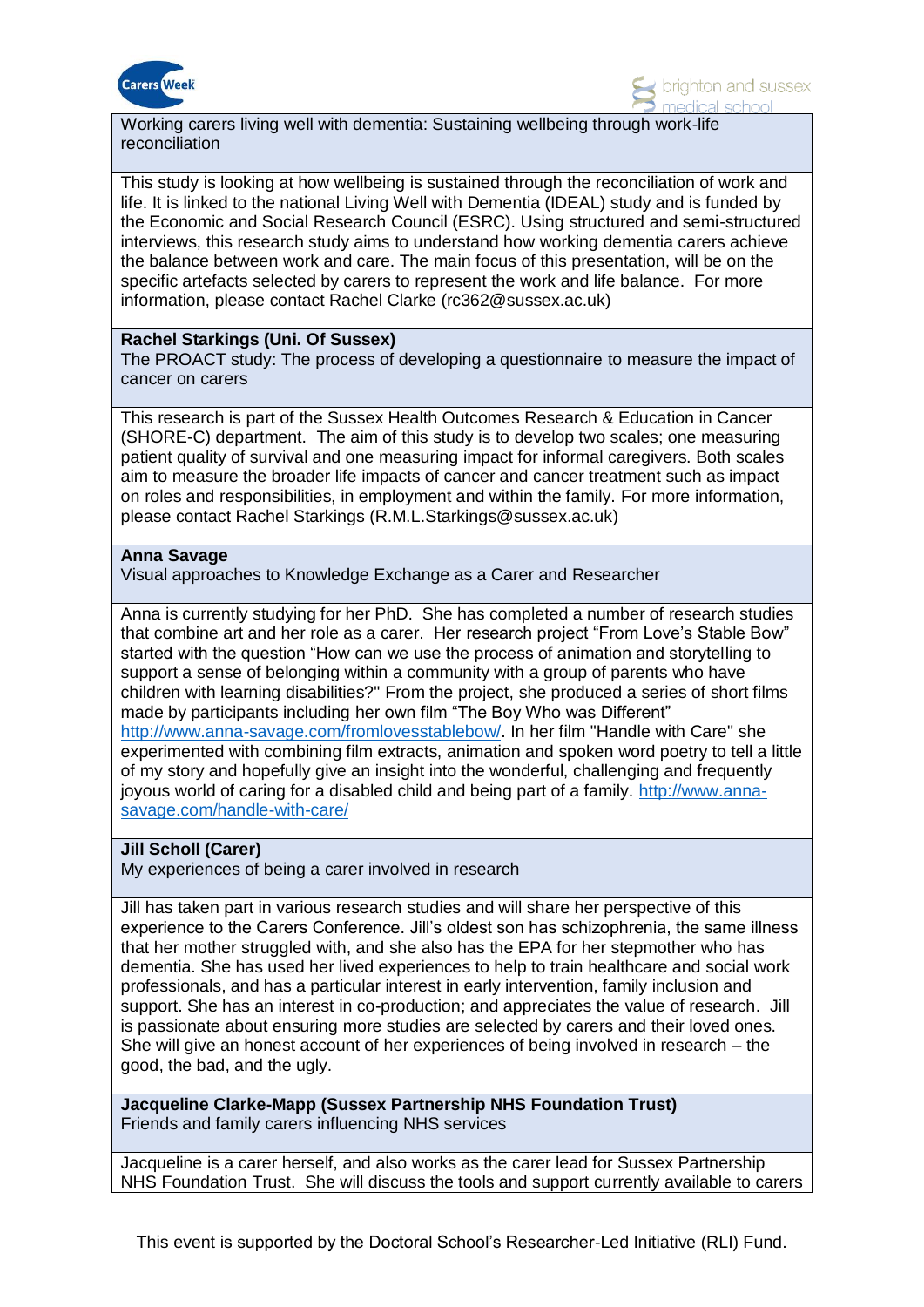



via the NHS, and what the future holds. For more information, please contact Jacqueline Clarke-Mapp (Jacqueline.Clarke-Mapp@sussexpartnership.nhs.uk)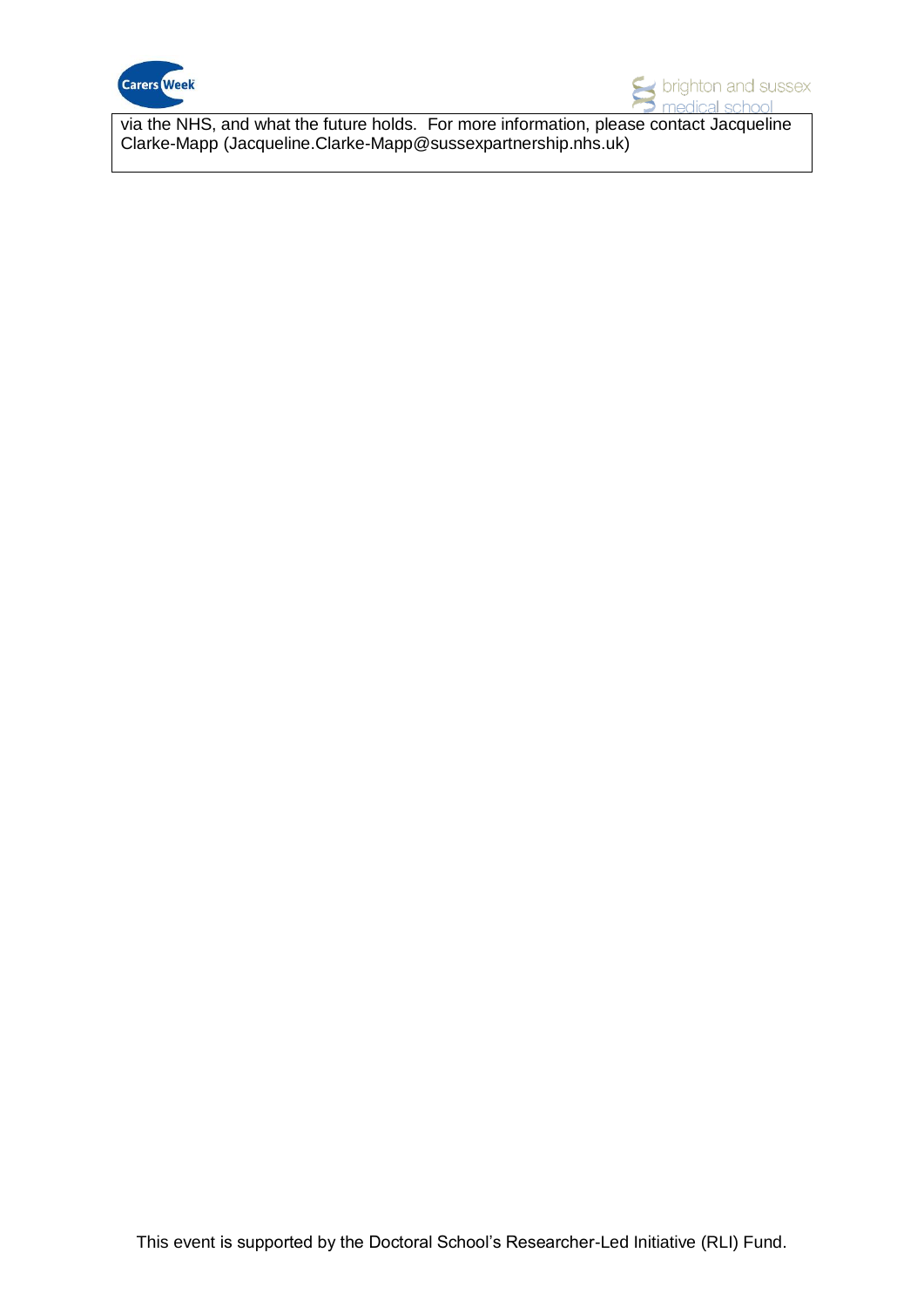





**Marketplace Stallholders**

Below are the names and contact details of the various organisations that you can meet at the conference marketplace. The marketplace will be held in the main foyer.

#### **Changes Ahead**

Changes Ahead is an organisation funded by Brighton and Hove council that supports carers of those with mental health issues. This service offers both individual and/or group support including, practical advice, social events and an advocacy service.

Address: The Vallance Community Centre, Unit 2, Conway Court, Sackville Road, Hove, BN3 3WR

Phone: 07935 302838

Email: [changesaheadoakleaf@gmail.com](mailto:changesaheadoakleaf@gmail.com)

Facebook: Changes Ahead

### **Improving Carers' Experience Project (ICE Project)**

The 'Improving Carers Experience' project produces information that will be relevant and useful to carers of people who have mental health problems. The project runs information courses for carers, has developed a booklet and a website and other activities, including offering training to mental health staff on carers' needs.

Phone: 01273 617100

Email: [alan.icepro@btconnect.com](mailto:alan.icepro@btconnect.com) o[r jane.icepro@btconnect.com](mailto:jane.icepro@btconnect.com)

#### **Sussex Partnership NHS Foundation Trust**

SPFT provide NHS care across Sussex for people with mental health problems and learning disabilities. They also provide a range of specialist services across south east England. We care for people all of ages, from children and young people through to older people with conditions such as dementia.

Phone: 0300 304 0100

Email: [info@sussexpartnership.nhs.uk](mailto:info@sussexpartnership.nhs.uk)

Website: [www.sussexpartnership.nhs.uk/advice-and-support-carers](http://www.sussexpartnership.nhs.uk/advice-and-support-carers)

#### **Carers Centre for Brighton and Hove**

The Carers Centre offers different kinds of services working with and supporting young and adult carers in the city. Their aim is to improve the quality of life for carers in Brighton & Hove.

Address: 18 Bedford Place, Brighton, BN1 2PT Phone: 01273 746222 Email: [info@thecarerscentre.org](mailto:info@thecarerscentre.org)

Website: [www.thecarerscentre.org/](http://www.thecarerscentre.org/)

# **Engage and Create**

Engage and Create is a social enterprise dedicated to transforming quality of life for people living with dementia and those that care for them. They offer training, resources and support through creative mediums.

Email: [rachel@engageandcreate.com](mailto:rachel@engageandcreate.com) Website: [www.engageandcreate.com/](http://www.engageandcreate.com/) Facebook: Engage and Create

Twitter: @engageandcreate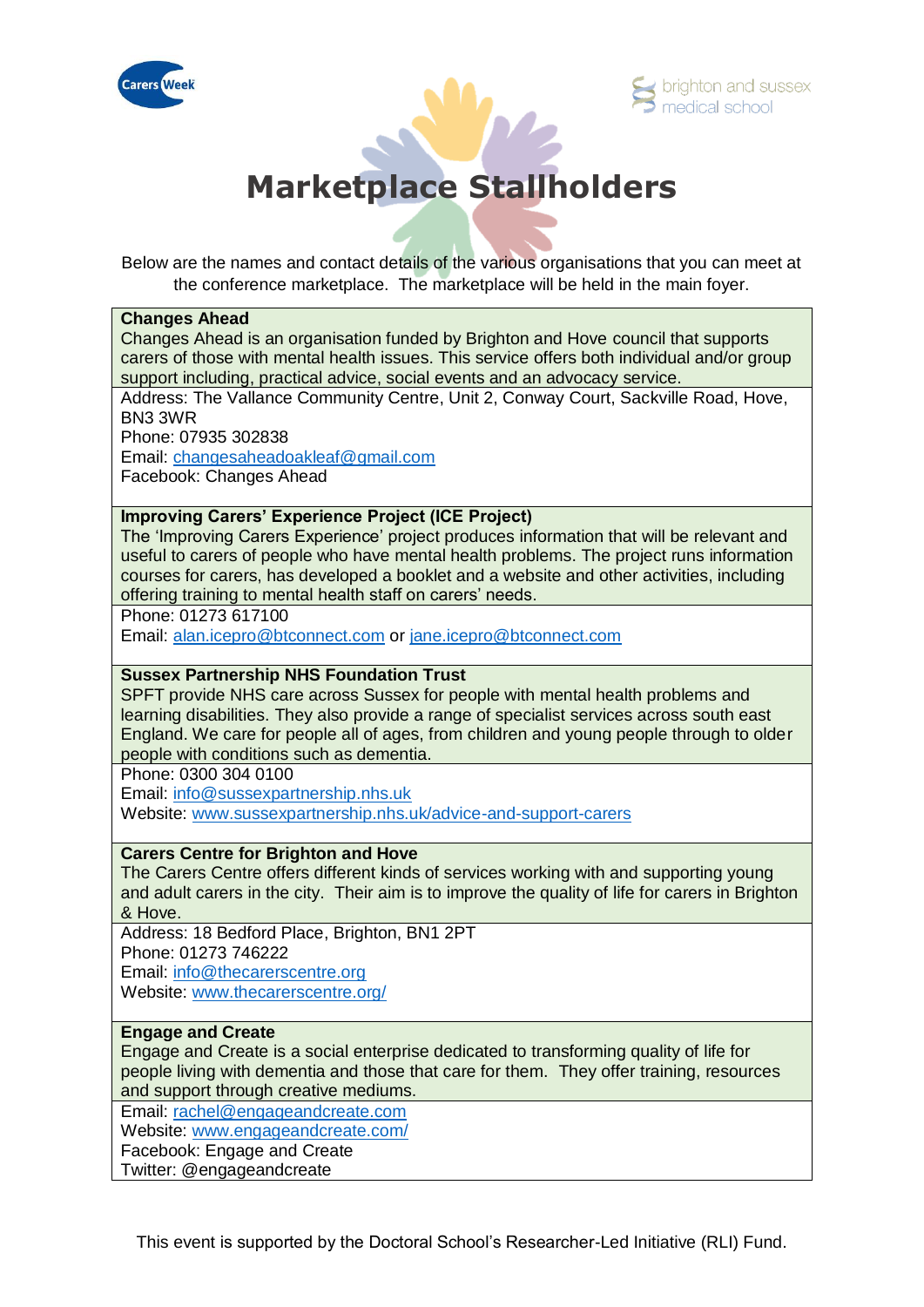



# **Association of Carers**

The Association of Carers provides free, volunteer-led support services to unpaid Carers in East Sussex.

Address: Association of Carers, Jackson Hall, Portland Place, Hastings, East Sussex, TN34 1QN

Phone: 0300 330 9498 Email: [info@associationofcarers.org.uk](mailto:info@associationofcarers.org.uk) Website: [www.associationofcarers.org.uk/](http://www.associationofcarers.org.uk/)

# **Sussex Armed Forces Network**

The Sussex Armed Forces Network (SAFN) is a multi-organisational group from across Sussex which aims to improve the lives of the armed forces community. They offer support and training for carer's and families from the armed and ex armed forces community.

Address: Sussex Armed Forces Network, 36-38 Friars Walk, Lewes, East Sussex, BN7 2PB

Phone: 01273 403693

Website: [www.sussexarmedforcesnetwork.nhs.uk/](http://www.sussexarmedforcesnetwork.nhs.uk/)

#### **Ambitions**

Ambitions are part of Southdown and offer free vocational support for carers – including employment, training and education support. The project is funded by East Sussex County Council

Phone: 01273 405822

Email: [ambitions@southdownhousing.org](mailto:ambitions@southdownhousing.org) Website: [www.southdownhousing.org/ambitions](http://www.southdownhousing.org/ambitions)